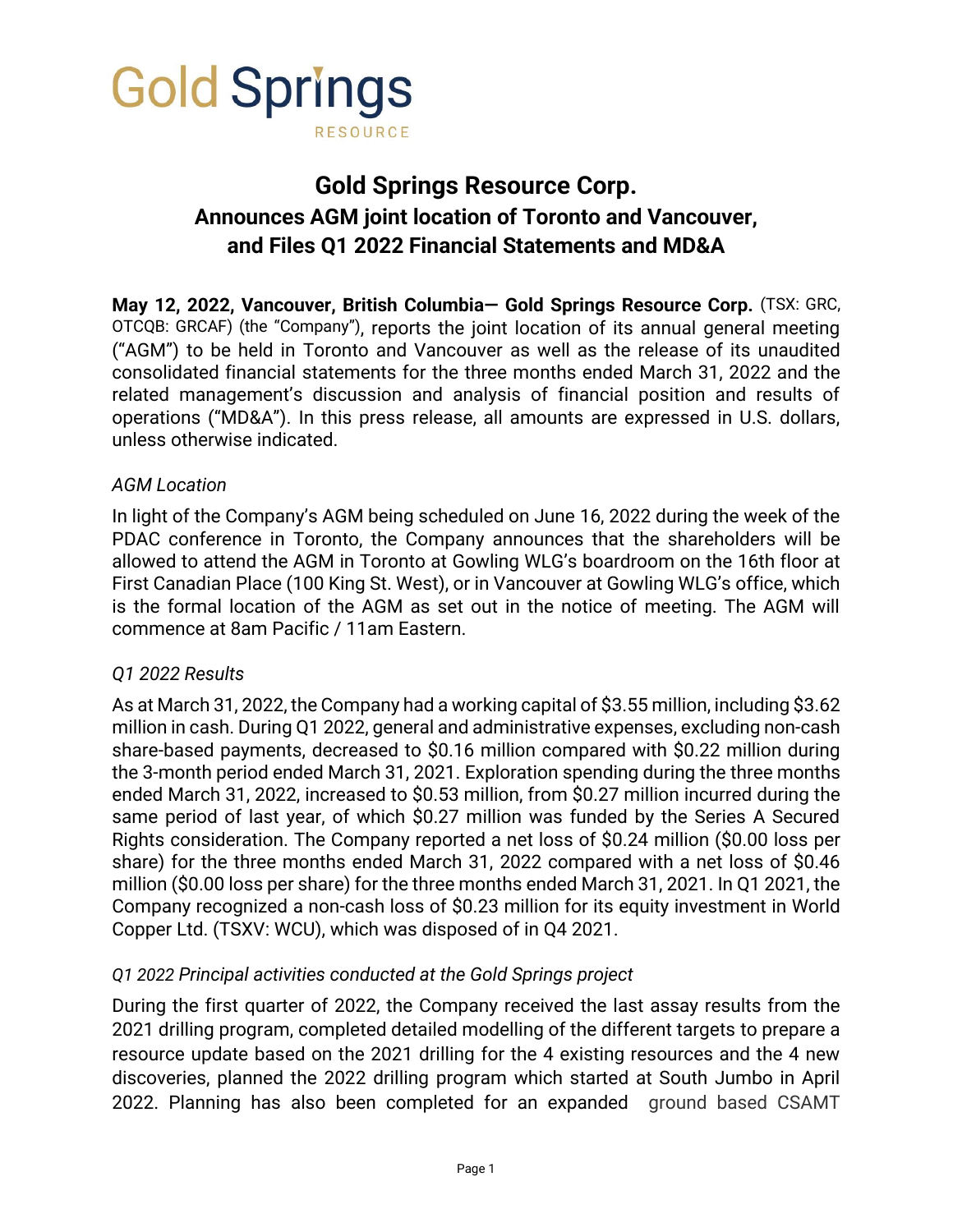geophysical survey which will cover most of our 33 targets and is now scheduled to begin in early July.

## **Outlook**

The Company's focus is on the exploration and expansion of the mineral resources at its Gold Springs project in Nevada and Utah, USA, where the Company is currently drilling.

## **About Gold Springs Resource Corp.**

Gold Springs Resource Corp. (TSX: GRC and OTCQB: GRCAF) is focused on the exploration and expansion of the gold and silver resources of its large Gold Springs project located on the border of Nevada and Utah, USA. The project is situated in the prolific Great Basin of Western USA, one of the best mining jurisdictions in the world.

#### **Gold Springs Resource Corp. Contact:**

Antonio Canton, President and CEO [acanton@goldspringsresource.com](mailto:acanton@goldspringsresource.com)

## **Forward Looking Statements**

*Certain statements contained herein constitute "forward-looking information" under applicable Canadian securities laws ("forward-looking statements"). Forward-looking statements look into the future and provide an opinion as to the effect of certain events and trends on the business. Forwardlooking statements may include words such as "creating", "believe", "would", "continue", "will", "promising", "should", and similar expressions. These forward-looking statements are based on current expectations and entail various risks and uncertainties. Actual results may materially differ from expectations if known and unknown risks or uncertainties affect our business or if our estimates or assumptions prove inaccurate. Factors that could cause results or events to differ materially from current expectations expressed or implied by the forward-looking statements, include, but are not limited to, risks of the mineral exploration industry which may affect the advancement of the Gold Springs project, including possible variations in mineral resources, grade, recovery rates, metal prices, capital and operating costs, and the application of taxes; availability of sufficient financing to fund planned or further required work in a timely manner and on acceptable terms; availability of equipment and qualified personnel, failure of equipment or processes to operate as anticipated, changes in project parameters, including water requirements for operations, as plans continue to be refined; regulatory, environmental and other risks of the mining industry more fully described in the Company's Annual Information Form and continuous disclosure documents, which are available on SEDAR at www.sedar.com. The assumptions made in developing the forward-looking statements include: the accuracy of current resource estimates and the interpretation of drill, metallurgical testing and other exploration results; the continuing support for mining by local governments in Nevada and Utah; the availability of equipment and qualified personnel to advance the Gold Springs project; execution of the Company's existing plans and further exploration and development programs for Gold Springs, which may change due to changes in the views of the Company or if new information arises which makes it prudent to change such plans or programs. Readers are cautioned not to place undue reliance on the forward-looking statements contained in this press release. Except as required by law, the Company assumes no*